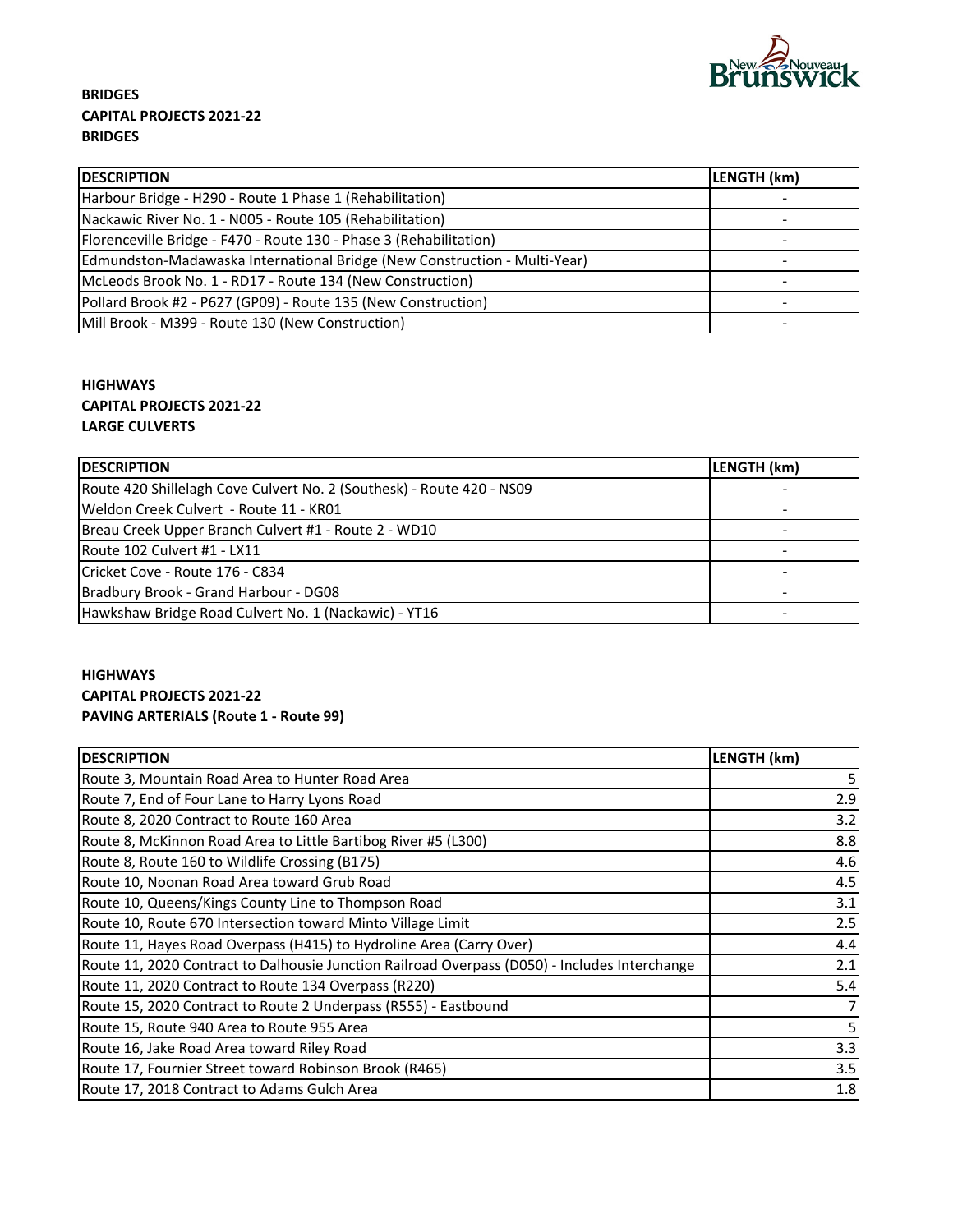### **HIGHWAYS CAPITAL PROJECTS 2021‐22 PAVING COLLECTORS (Route 100 ‐ Route 199)**

| <b>DESCRIPTION</b>                                              | LENGTH (km) |
|-----------------------------------------------------------------|-------------|
| Route 105, Route 690 Area to 2018 Contract                      | 4.4         |
| Route 106, Riverglade Road Area to Homestead Road               | 1.8         |
| Route 106, Rockwell Road Area to Dorchester Village Limit       | 2.4         |
| Route 108, Williamstown Road Area toward Sandpiper Lane         | 3.1         |
| Route 111, Old Gardner Creek Road to Gardner Creek #4 (G100)    | 6           |
| Route 117, Portage River #1 (P735) to Eel River #1 (E350)       |             |
| Route 126, Silvertown Road Area toward Route 465                |             |
| Route 130, Rapide de Femme Bridge (R030) toward McCluskey Road  | 2.6         |
| Route 135, Duguayville Road Area to Saint-Isidore Village Limit | 4.3         |
| Route 148, Nashwaak River #5 (N120) toward Durham Bridge Road   | 5.7         |

#### **HIGHWAYS**

#### **CAPITAL PROJECTS 2021‐22**

### **PAVING LOCALS (Route 200 ‐ Route 999 and Named Roads)**

| <b>IDESCRIPTION</b>                                                   | LENGTH (km) |
|-----------------------------------------------------------------------|-------------|
| Route 205, 2020 Contract to Saint-Francois de Madawaska Village Limit | 2.4         |
| Route 322, Saint-Laurent Road to Nigadoo Village Limit                | 0.9         |
| Route 425, Eel Ground First Nation to Powerline Area                  | 4.2         |
| Route 530, Goguen Court to Dundas Road Area                           | 2.7         |
| Route 620, 2018 Contract toward South Tay Bridge (S644)               |             |
| Route 778, Mountain Road to Route 176 **                              | 5.1         |
| Route 885, North River Bridge #2 (N510) Area to Route 2 Ramps **      | 1.5         |
| County Line Road, Route 790 to Point Lepreau Entrance *               | 1.2         |
| Homestead Road, Route 106 to 2017 Contract                            | 5.9         |
| Nicholas-Denys Road, Saint-Laurent Road to Madisco Road               | 3.9         |
| Pallot Road, Peat Plant Area to Route 113                             | 3.6         |
| Saint-Laurent Road, Route 322 to Nicholas Denys Road                  | 0.2         |

\*Converting Chipseal to Asphalt

\*\* Converting Asphalt to Chipseal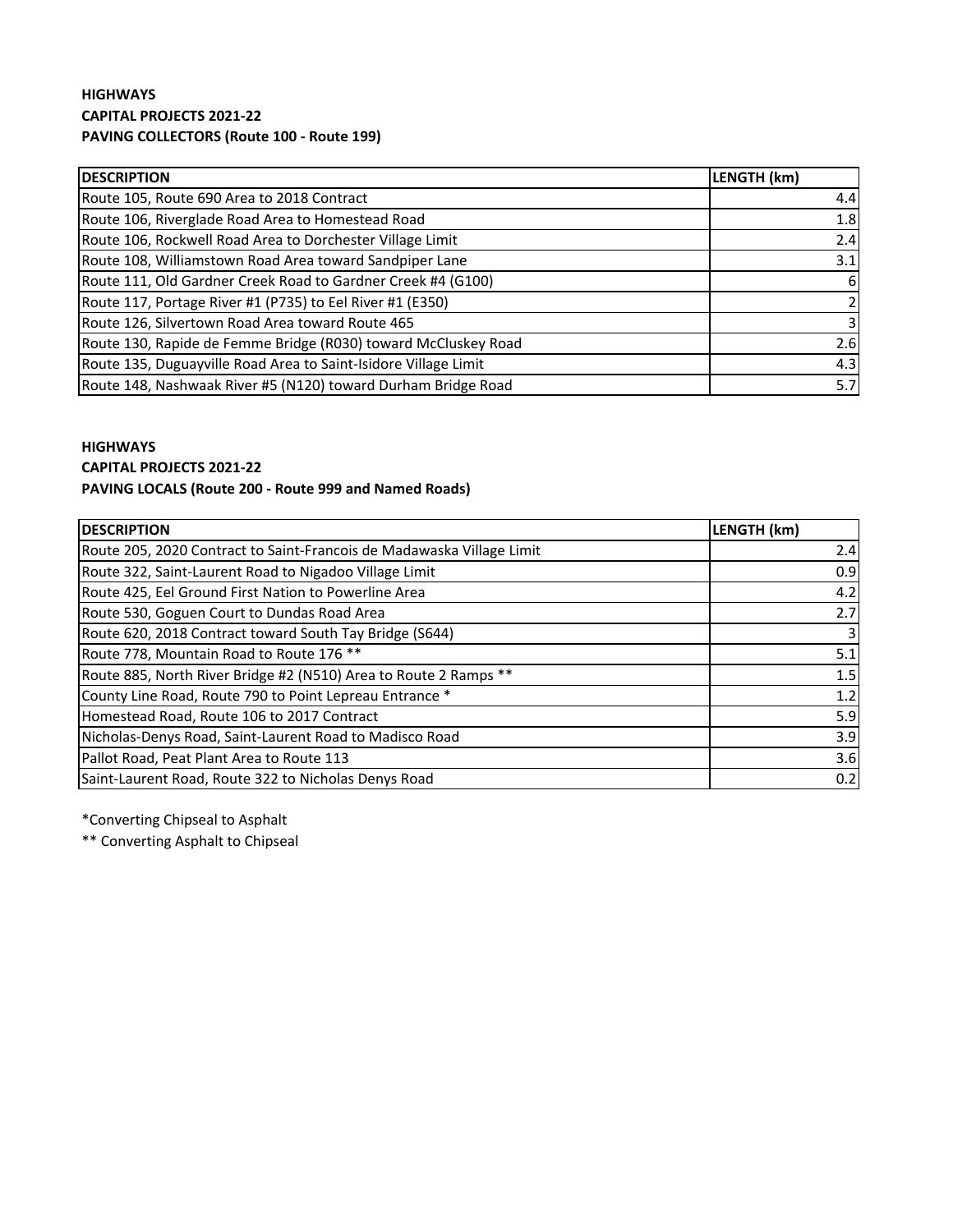## **HIGHWAYS CAPITAL PROJECTS 2021‐22 CHIPSEAL**

| <b>DESCRIPTION</b>                                                                    | LENGTH (km) |
|---------------------------------------------------------------------------------------|-------------|
| Route 103, Florenceville Town Limit toward Raymond Road                               | 8.7         |
| Route 103, Rosedale Road to Route 560                                                 | 2.8         |
| Route 104, 2019 Work to Mainstream Road Area                                          | 4.4         |
| Route 105, York-Carleton County Line to Upper Kilmarnock Road                         | 17.8        |
| Route 105, Upper Kilmarnock Road to Deep Creek #1 (D215)                              | 15.5        |
| Route 105, Salmon River (S084) to Route 108                                           | 12.5        |
| Route 107, 2019 Contract toward Napadogan                                             | 5.5         |
| Route 107, 5km from Ryan Brook toward Napadogan Lake Outlet                           | 5.5         |
| Route 108, 1.7km West of Boiestown Road to 3.0km East of Boiestown Road               | 4.5         |
| Route 108, 2007 Reseal to 2010 Second Seal                                            | 7.9         |
| Route 112, Keenan Road to Westmorland/Kings County Line                               | 10          |
| Route 112, Kings/Queens County Line to Alward Brook (A360)                            | 6.4         |
| Route 112, Westmorland/Kings County Line to Kings/Queens County Line                  | 3.6         |
| Route 116, 2019 Reseal Job toward District 5/3 Boundary Line                          | 4.0         |
| Route 118, Doyles Brook Area to Quarryville Road                                      | 8.0         |
| Route 124, 5.4 km from intersection of Route 695 to Belleisle Ferry Landing Road Area | 5.8         |
| Route 180, Caribou Road to Southeast Upsalquitch River Bridge (S650)                  | 14.7        |
| Route 180, Route 385 Area Intersection to 28 Mile Brook Area                          | 12.3        |
| Route 255, Chemin Berube to Route 17                                                  | 7.3         |
| Route 303, Route 11 to Maisonnette                                                    | 6.1         |
| Route 315, Route 322 to Morrison Road                                                 | 3.6         |
| Route 380, Currie Road to Route 109                                                   | 11.2        |
| Route 435, Maple Glen Road to Route 430                                               | 7.2         |
| Route 455, Route 450 to Moise Street                                                  | 9.5         |
| Route 465, Route 470 to Route 116                                                     | 6.2         |
| Route 470, Route 465 to Cold Branch River                                             | 0.4         |
| Route 470, Route 490 Area toward Morton Road                                          | 3.0         |
| Route 470, 2020 Contract to Indian House Road                                         | 7.0         |
| Route 490, Shediac River #7 (S301) to Westmorland-Kent County Line                    | 9.3         |
| Route 505, Bells Mills Road to Gaspereau River #1                                     | 3.5         |
| Route 505, Côte-Sainte-Anne Road to Cap-Lumiere Road Area                             | 10          |
| Route 550, Weston Road to Brookville Road                                             | 8.3         |
| Route 565, Bath Village Limit to Johnville Road Area                                  | 2.6         |
| Route 570, Route 107 to Black Brook Road                                              | 2.9         |
| Route 570, Lansdowne Road Area to Jerico Road                                         | 3.0         |
| Route 617, Kingsley Road Area to Route 620                                            | 5.0         |
| Route 645, York/Sunbury County Line toward Tracy Village Limit                        | 2.8         |
| Route 690, Route 670 to Coy Road                                                      | 10.9        |
| Route 695, Route 715 toward Cambridge Narrows Village Limit                           | 4.8         |
| Route 705, Days Road to intersection of Route 710                                     | 13.5        |
| Route 710, Route 10 Area to Salmon Creek Road                                         | 9.1         |
| Route 710, Route 705 to Queens-Kings County Line                                      | 3.3         |
| Route 710, Edwards Road area to O'Neil Brook #1 (Bridge N810)                         | 6.4         |
| Route 710, Intersection of Route 695 to Edwards Road area                             | 6.8         |
| Route 710, O'Neil Brook #1 (Bridge N810) to Queens-Kings County Line                  | 3.9         |
| Route 710, Queens-Kings County Line to Route 124                                      | 6.6         |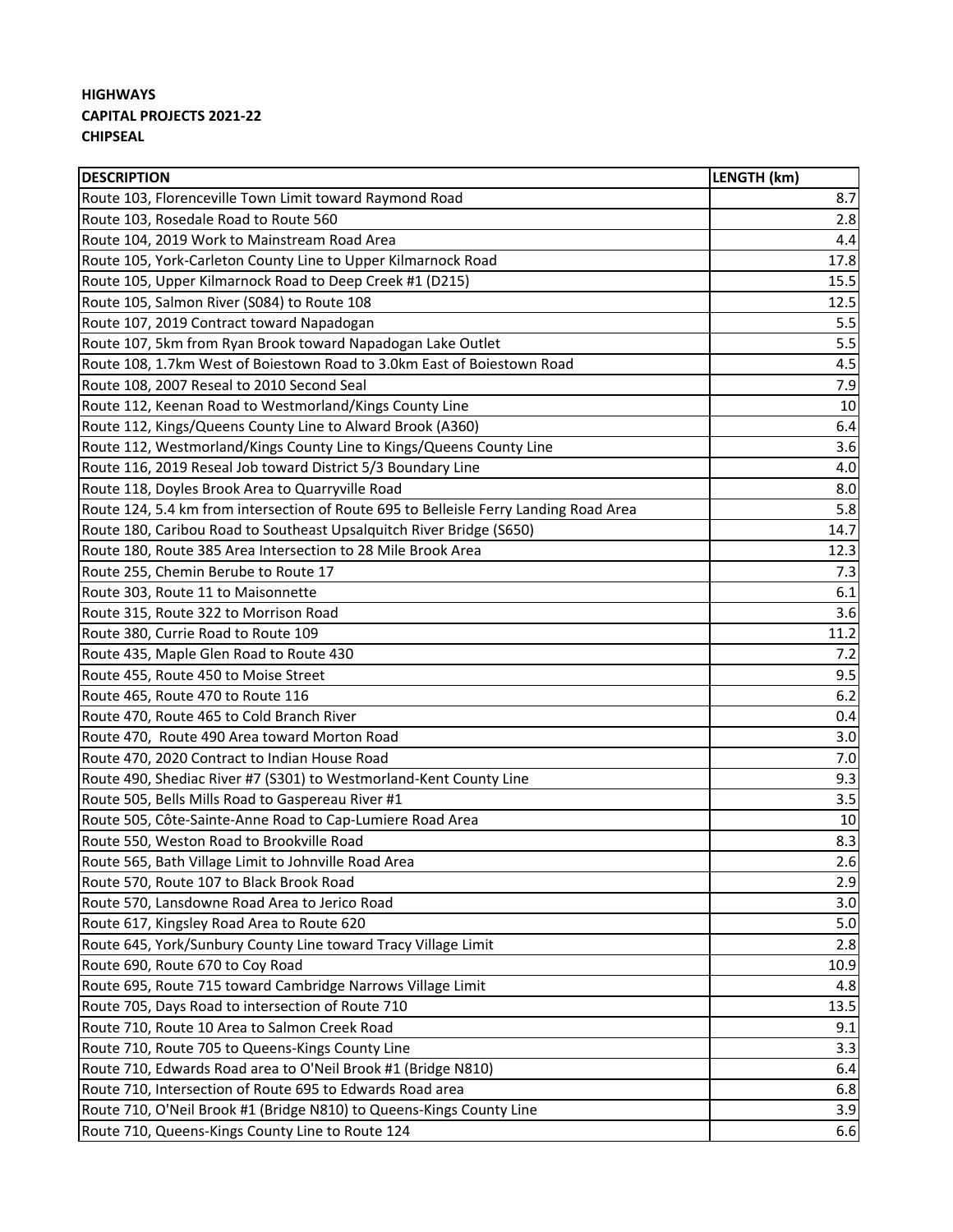| Route 710, Salmon Creek Road to intersection of Route 695                                  | 10.1           |
|--------------------------------------------------------------------------------------------|----------------|
| Route 715, Cambridge Narrows Village Line to Fowler Road                                   | 3.4            |
| Route 715, MacDonald Lane to Cambridge Narrows Village Line                                | 1.5            |
| Route 740, 2020 Contract to St. Stephen Town Limit                                         | 7.0            |
| Route 745, Basswood Ridge Road to Loon Bay Road                                            | 4.6            |
| Route 760, Route 170 to Route 127                                                          | 5.2            |
| Route 778, End of Seawall (D170) to Mountain Road                                          | $\overline{4}$ |
| Route 820, Titusville Road to Kings/Saint John County Line                                 | 9.1            |
| Route 845, 5.3 km from Williams Road to intersection of Route 845 and Route 850            | 8.1            |
| Route 845, Intersection of Route 845 and Route 850 toward Perry Point Road                 | 0.6            |
| Route 845, Kiersteadville Road to Perry Point Road                                         | 10.4           |
| Route 845, Kiersteadville Road to intersection of Route 845 and Route 850                  | 9.7            |
| Route 850, Ganong Road to intersection of Route 845                                        | 13.2           |
| Route 850, Rogers Road Area to Kiersteadville Road                                         | 2.8            |
| Route 865, Sederquest Road to Fowler Brook (F760)                                          | 2.1            |
| Route 880, Scott Road to Route 112                                                         | 6.2            |
| Route 890, End of Pavement to Whites Mountain Road                                         | 13.8           |
| Route 910, Osborne Corner Road to 2016 Pulverizing Contract                                | 3.1            |
| Route 910, 0.8km Before Smith Road to Osborne Corner Road                                  | 4.2            |
| Abraham Road, Chamberlain Settlement Road to End of Designation                            | 0.7            |
| Albania Road, Route 305 to Route 305 (In Loop)                                             | 0.6            |
| Ashdale Drive, Pine Glen Road to Lacewood Street                                           | 0.1            |
| Back River Road, Route 820 to End of Designation                                           | 2.1            |
| Backland Road, Route 845 to End of Designation                                             | 1.9            |
| Beaudin Road, Route 113 to End of Designation                                              | 0.9            |
| Belle Feuille Street, Aquatique street to Royale Street                                    | 0.8            |
| Benton Road, 4.5 km from Route 165 to 1 km past Carleton-York County Line                  | 5.0            |
| Big Hole Brook Road, Storeytown Road to End of Designation                                 | 0.8            |
| Black Point Road, Route 134 in Loop to Route 134                                           | 2.1            |
| Boyne Road, Junction of McPherson Beach Road and Little Lepreau Road to End of Designation | 2.4            |
| Brittain Road, Wheaton Brook (W490) to Gravel                                              | 2.8            |
| Camille Road, Route 134 to End of Designation                                              | 0.4            |
| Camp Ectus Road, Route 134 to End of Designation                                           | 0.3            |
| Canobie Road, Route 11 toward Route 340                                                    | 0.5            |
| Canton Road, Sutherland Brook Road to End of Designation                                   | 8.3            |
| Cape Enrage Road, Route 915 to End of Designation                                          | 6.4            |
| Carsonville Road, Route 890 to Mount Hebron Road                                           | 4.7            |
| Centre Lane, Route 345 to End of Designation                                               | 0.2            |
| Charles Lutes Road, Moncton City Limits to End of Designation                              | 1.9            |
| Côte Arseneau Road, Route 134 to End of Designation                                        | 0.3            |
| Côte Doucet Road, Route 134 to End of Designation                                          | 0.4            |
| Côte Roy Road, Route 134 to End of Designation                                             | 0.2            |
| Cox Point Road, Route 10 to 2018 Contract                                                  | 8.4            |
| F.X. Daigle Road, Route 160 to Route 8 (No access to Route 8)                              | 2.4            |
| Davidson Road, Route 895 to Gravel                                                         | 1.1            |
| Days Corner Road, Route 102 to Brittain Road                                               | 3.3            |
| Daytona Drive, Pine Glen Road to Lacewood Street                                           | 0.1            |
| De la Côte Road, Route 530 to Downing Street                                               | 2.5            |
| Dean Road, Route 105 to End of Designation                                                 | 1.7            |
| Debec Road, Hodgdon Road to Junction of Ivey Road and McDougall Road                       | 8.1            |
| Downing Street, Route 530 to de la Côte Road                                               | 0.3            |
|                                                                                            |                |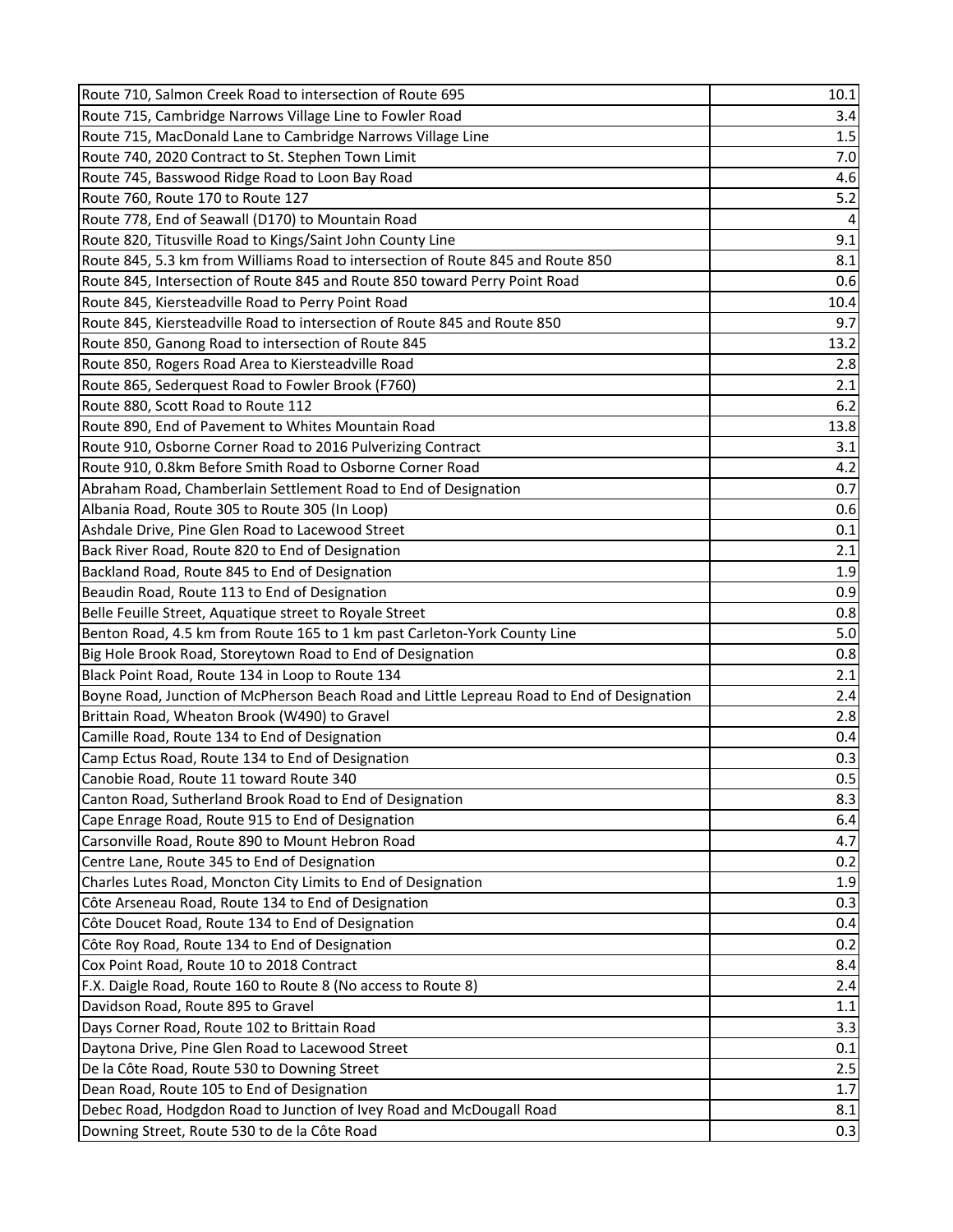| du Quai Road, Route 530 to Wharf                                                         | 0.6     |
|------------------------------------------------------------------------------------------|---------|
| Dugas Road, Route 11 to Grande-Anse Village Limit Sign                                   | 2.0     |
| English Settlement Road, Route 148 toward Route 620                                      | 13.7    |
| Enterprise Road, Plaster Rock Village Limits toward Williams Brook                       | 4.0     |
| Evans Road, Route 690 to Minto Village Limit                                             | 3.3     |
| Fernand Road, Route 134 to End of Designation                                            | 0.3     |
| First Lake Road, Junction of Brawley Road/Second Lake Road to End of Designation         | 0.2     |
| Fowler Road, Route 105 to Cambridge-Narrows Village Limit                                | 3.4     |
| Gaspereau East Road, Route 116 to End of Designation                                     | 4.5     |
| Green Road, Hodgon Road to Gravel                                                        | 2.9     |
| Greene Bye Road, Route 8 to End of Designation                                           | 0.5     |
| Guthrie Road, Route 121 to Norton Village Limit                                          | 6.2     |
| Harvey Street, Route 134 to End of Designation                                           | 0.2     |
| Hazelton Road, Doaktown Village Limit to 2016 reseal                                     | 3.0     |
| Hodgdon Road, Route 540 to End of Designation                                            | 3.3     |
| Howard Road, Village of Blackville to 2020 Contract                                      | 9.3     |
| Jean Bastien Street, Route 313 to End of Designation                                     | 0.5     |
| Jean Pierre Road, Côte Doucet Road to End of Designation                                 | 0.4     |
| Jemseg Ferry Road, Route 715 to Ferry Landing                                            | 3.8     |
| John Campbell Road, Point Campbell Road to End of Designation                            | 0.6     |
| Kelly Road, 3km from Route 130 to West River Road                                        | $1.0\,$ |
| Kiersteadville Road, Route 850 to Route 845                                              | 2.9     |
| Kingsley Road, 1.4km from Route 617 toward Route 620                                     | 2.3     |
| Lacewood Street, Ashdale Drive to End of Designation                                     | 0.6     |
| Lakeside Road, Route 860 to Hampton Town Limit                                           | 2.1     |
| Laplante Road, Saint-Leonard Town Limit to Coombes Road                                  | 2.0     |
| Laplante Road, Route 315 to Alcida Road                                                  | 3.8     |
| Ledge Loop Road, Junction of Ledge Road/Todds Point and Oak Haven Road to Ledge Road     | 0.9     |
| Ledgewood Road, Ledge Road to End of Designation                                         | 0.4     |
| Lighthouse Road, Ledge Loop Road to End of Designation                                   | 0.3     |
| Lower Meadow Road, Malakoff Road to End of Designation                                   | 0.3     |
| Malakoff Road, Route 132 to End of Designation                                           | 4.2     |
| Malpec Road, Route 11 to Gravel                                                          | 0.4     |
| <b>I</b> Manitoba Road. Route 875 to Intersection of Lester Road and Collina Road        | 3.2     |
| Maple Glen Road, Route 435 to End of Designation                                         | $1.1\,$ |
| Marcelin Street, Malakoff Road to End of Designation                                     | 1.6     |
| Marco Street, Route 134 to End of Designation                                            | 0.2     |
| McCurdy Road, Black Point Road to End of Designation                                     | 0.3     |
| Middlesex Road, Sanitorium Road to Westmorland-Albert County Line                        | 3.5     |
| De la Montagne Road, Route 17 to de la Grande-Riviere Road                               | 2.7     |
| Morrison Road, Beresford Town Limit to Route 315                                         | 1.2     |
| Mount Middleton Road, Route 10 to Carsonville Road                                       | 6.4     |
| Murray Road, Route 17 to End of Designation                                              | 1.7     |
| Nelson Hollow Drive, Doaktown Village Limit to End of Designation                        | 0.9     |
| Nicholas-Denys Road, Trois Cantons Road to End of Chipseal                               | 2.7     |
| Oak Haven Road, Route 170 to Todds Point Road                                            | 5.6     |
| Paradis Road, Junction of Rang 4 Road/Trois Milles Road to Junction of Joseph Moreneault |         |
| Road/Sisson Road                                                                         | 7.2     |
| Pat Carney Road, Route 134 to End of Designation                                         | 0.1     |
| Perry Road, Route 475 to Perry Loop Road                                                 | 5.4     |
| Pipertown Road, Route 845 to Route 845                                                   | 3.0     |
|                                                                                          |         |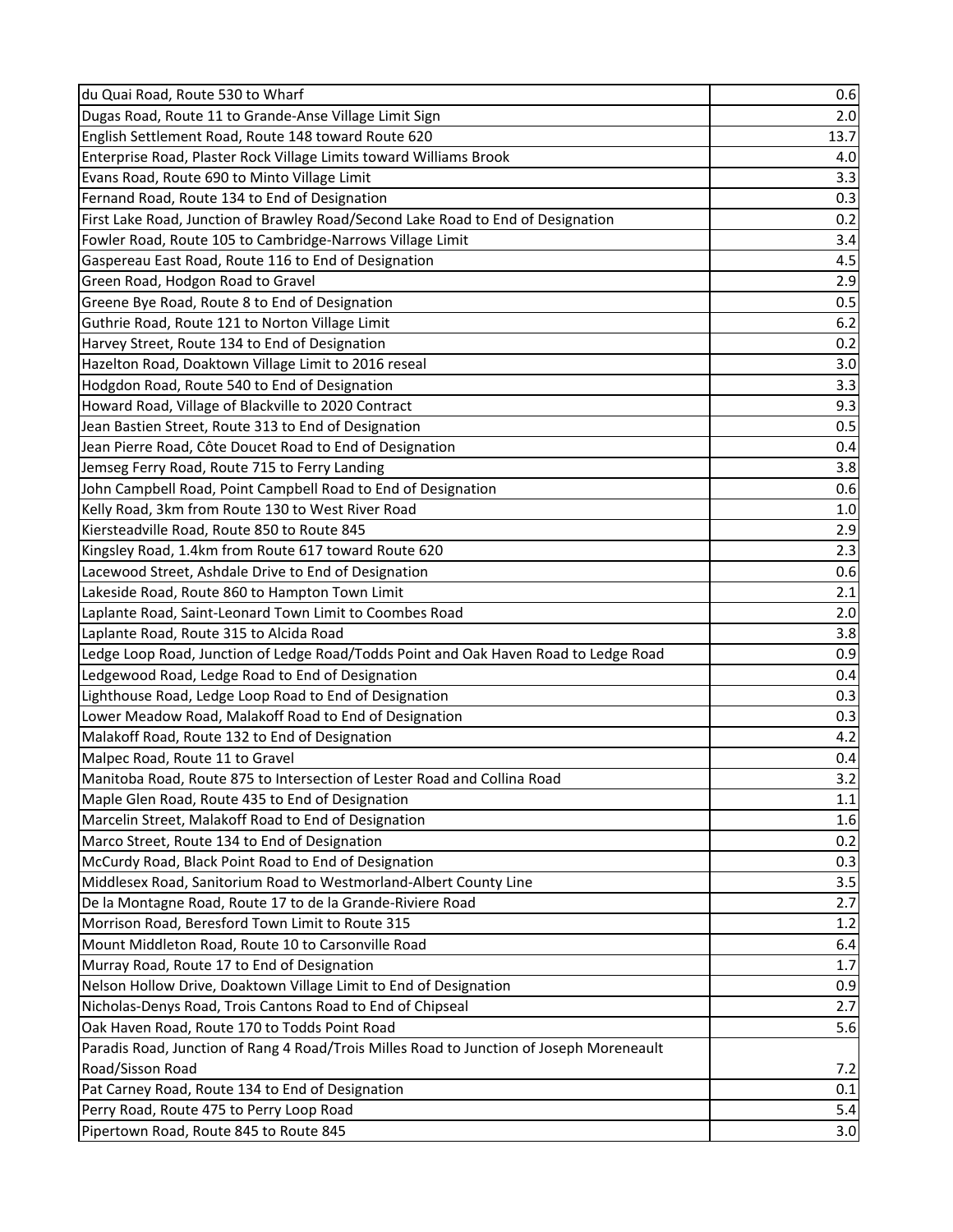| Pleasant Vale Road, Route 895 to Junction of Meadow Road/Hillside Road/W. Martin Road | 8.8 |
|---------------------------------------------------------------------------------------|-----|
| Point Campbell Road, Route 113 to End of Designation                                  | 1.0 |
| Pomeroy Ridge Road, Route 735 to Route 730                                            | 4.2 |
| Rang 3 Road, Monseigneur Lang Road toward Davis Road                                  | 2.7 |
| Rang 5 Road, Monseigneur Lang Road to Junction of Riviere-Verte Road                  | 6.1 |
| Reardon Road, Route 760 towards Gravel                                                | 4.9 |
| Rémi Street, Marcelin Road to End of Designation                                      | 0.5 |
| Renaud Road, Route 134 toward Route 475                                               | 1.3 |
| River Road, Boom House Road Area to Route 425                                         | 1.7 |
| Robertson Point Road, From Route 105 to End of Designation                            | 1.2 |
| Robinsonville Road, Route 17 to End of Designation                                    | 3.5 |
| Rogers Road, Route 850 to Route 845 (gravel section not included)                     | 3.3 |
| Rollingdam Road, Route 127 to Junction of McMinn Road/Catchcart Road                  | 9.4 |
| Rosehill Road, Route 180 in Loop to Route 180 (Southwest to Northeast)                | 4.2 |
| Rusagonis Road, Route 655 to 2017 Contract                                            | 3.0 |
| Saint-Charles Road, Route 134 to Route 11                                             | 3.0 |
| Salem Road, Route 885 to 2019 Contract                                                | 2.0 |
| Salisbury Back Road, Route 112 to Albert-Westmorland County Line                      | 0.2 |
| Salisbury Back Road, Albert-Westmorland County Line to Sanatorium Road                | 7.9 |
| Salt Springs Road, Route 865 to Route 860                                             | 6.8 |
| Sawdust Road, Route 134 to Bateman Mill Road                                          | 3.4 |
| Second Lake Road, Route 820 to Junction of Brawley Road and First Lake Road           | 1.3 |
| Sherwood Road, Hodgdon Road to Cosman Road                                            | 2.6 |
| Sherwood Road, From Cosman Road to Debec Road                                         | 2.5 |
| Simeon Road, Madran Road to End of Designation                                        | 0.2 |
| Sisson Settlement Road, Route 104 Past Tripp Settlement Road                          | 2.3 |
| St. Thomas Road, Wilmot Road in Loop to End of Chipseal                               | 3.7 |
| Stewart Road, Route 17 to Upsalquitch Road                                            | 0.5 |
| Storey C. Road, Storeytown Road to End of Designation                                 | 0.2 |
| Storeytown Road, gravel to Doaktown Village Limit                                     | 3.5 |
| Synton Lane, Synton Road to End of Designation                                        | 0.5 |
| Synton Road, Route 895 to End of Designation                                          | 2.2 |
| Third Lake Road, Route 820 to Second Lake Road                                        | 3.8 |
| Tower Road, Start of Chipseal to Junction of Pine Glen Road/Dawson Road               | 1.1 |
| Upper Mountain Road, Homestead Road to Route 106                                      | 3.1 |
| Waterville Road, Broad Road to Smith Road                                             | 4.4 |
| Whittaker Road, Post Road to 2018 Contract                                            | 2.1 |
| Wickham Bald Hill RoadBrown Road area to Pit Road                                     | 1.6 |
| Williams Road, Route 845 to Route 845                                                 | 6.4 |
| Wilsey Road, Fredericton City Limits Area to Rusagonis Covered Bridge                 | 7.9 |
| Yoho Lake Road, Route 640 to End of Designation                                       | 4.7 |
| Zack Road, Route 128 to Charles Lutes Road                                            | 3.1 |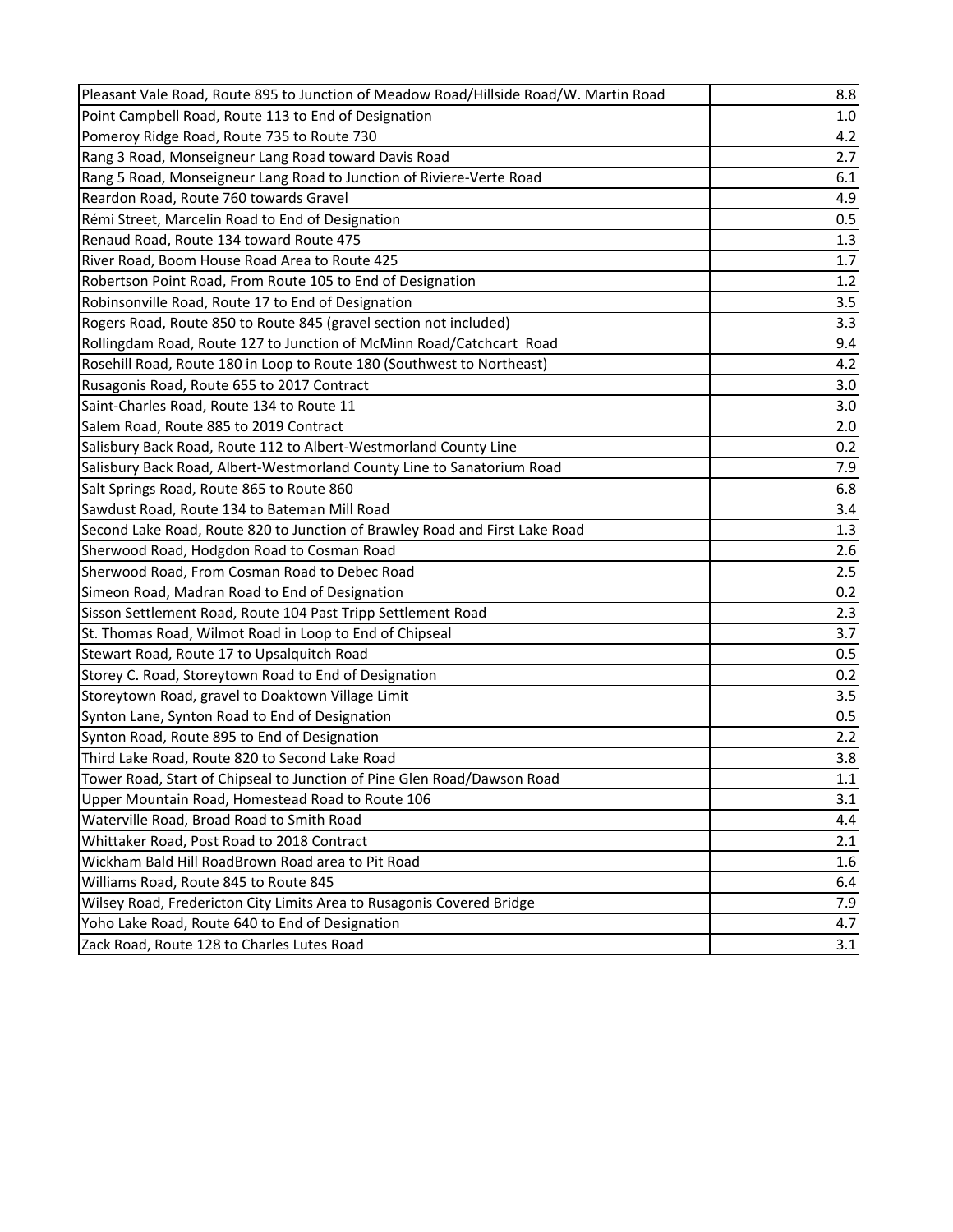### **MUNICIPAL DESIGNATED HIGHWAYS CAPITAL PROJECTS 2021‐22 PROJECTS**

| <b>DESCRIPTION</b>                                                                                 | LENGTH (km)              |
|----------------------------------------------------------------------------------------------------|--------------------------|
| Rte 134, Chaleur St towards Tetagouche River Bridge (City of Bathurst) - Paving                    | $1.0\,$                  |
| Salmon Blvd, JC Van Horne Bridge to Andrew St (City of Campbellton) - Paving                       | 0.3                      |
| Rue du Portage, Civic 140 to Trail (Village of Caraquet) - Paving                                  | 1.3                      |
| Rue Drapeau, Rte 275 to Village Limit (Village of Balmoral) - Paving                               | 1.7                      |
| Rue Principale, Rue de l'Eglise area to Rte 280 (rue Arseneault) (Eel River Dundee) - Replace curb |                          |
| & gutter/paving                                                                                    | $1.0\,$                  |
| Rue des Fondateurs, Post Office to East Village Limit (Village of Paquetville) - Paving            | 1.4                      |
| Rue Principale, Ruisseau Guitard to Civic 157 (Village of Pointe-Verte) - Shoulder Paving          | 1.4                      |
| Boul Saint Joseph, Walking Trail to Rue de l'Eglise (Village of Saint-Leolin) - Paving             | 1.2                      |
| Salisbury Road, Hump Yard Road to Wright Street (City of Moncton) - Paving                         | $1.1\,$                  |
| Queens Road, Hillcrest Area to Main St (Town of Sackville) - Reconstruction                        | 0.2                      |
| Ch Memramcook Est towards ch Royal (Village of Memramcook) - Paving                                | $1.0\,$                  |
| Old Post Road, Plantation Road to Village Limit (Village of Petitcodiac) - Paving                  | 1.0                      |
| Fredericton Road, Main Street to MacWilliam Road (Village of Salisbury) - Paving                   | 0.6                      |
| Nerepis Road, Civic 293 (Town of Grand Bay-Westfield) - Culvert Repair                             |                          |
| Main Street, Lakeside Road to Logie Drive (Town of Hampton) - Paving                               | $1.1\,$                  |
| Leonard Drive, Turner Court to Town Limit (Town of Sussex) - New Storm Sewer                       | 0.5                      |
| Mercer Settlement Road, Rte 124 to Parleeville Road (Village of Norton) - Padding                  | 5.6                      |
| Mercer Settlement Road, 2014 contract to village limit (Village of Norton) - Padding               | 0.8                      |
| Clements Drive, Sunset Drive to Gardiner Way (City of Fredericton) - Paving                        | 0.9                      |
| St Mary's Street, Killarney Crescent to Co-op (City of Fredericton) - Paving                       | 0.6                      |
| Vanier Industrial Drive, Pepin to Beek Court (City of Fredericton) - Paving                        | 0.4                      |
| Wilsey Road, Interchange to Beek Court (City of Fredericton) - Paving                              | 1.3                      |
| Union Street, Cliffe St to St Marys St (City of Fredericton) - Paving                              | 0.2                      |
| Carleton Drive, Rte 105 to power line (Town of Nackawic) - Ditching/Paving                         | 1.0                      |
| Culvert Replacements (Carry Over) (Village of Cambridge-Narrows)                                   | $\overline{\phantom{0}}$ |
| Rte 695 towards Village Limit (Village of Cambridge-Narrows) - Pulv, Agg, Double Seal              | 4.0                      |
| Pleasant Drive, Rte 10 to towards Village Limit (Village of Chipman) - Paving                      | 1.3                      |
| Rte 10 towards Village Limit (Village of Minto) - Paving                                           | 1.4                      |
| Main Street, Limekiln Road to Bridge Street (Village of Stanley) - Paving                          | 0.8                      |
| Rue Principale, Rue Edgar to Rue Damase (City of Edmundston) - Reconstruction/Paving               | 0.3                      |
| Rue du Pont, Rte 144 to Border (Town of Saint-Leonard) - Paving                                    | 0.5                      |
| Rue Principale (Saint-Hilaire), Civic 2413 towards Rue de la Pointe (Haut Madawaska) - Paving      | 0.9                      |